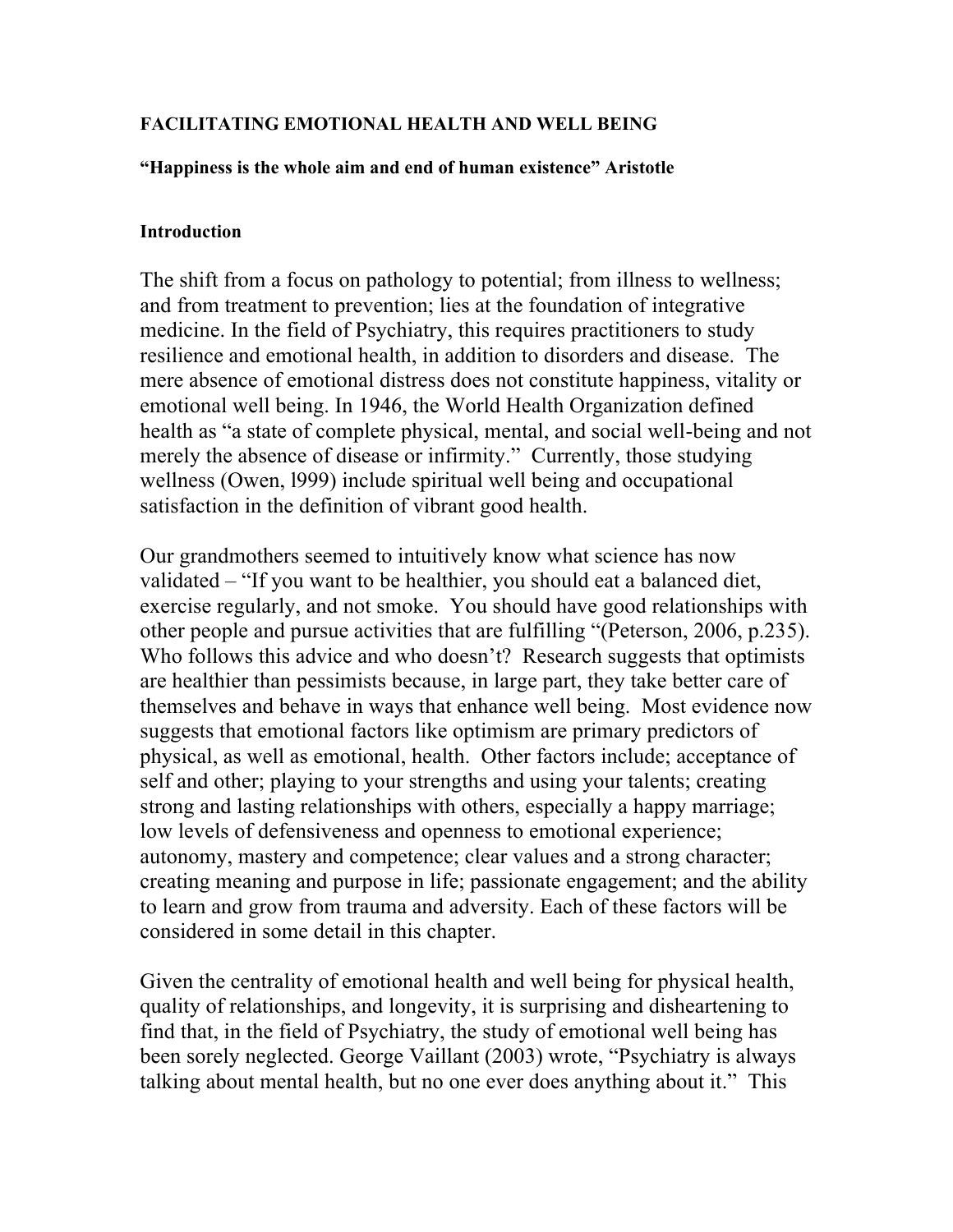volume is an attempt to address that neglect. Even the field of psychology, which began, at least in part, as the study of normal development and human potential, got caught up in the medical model – studying illness and dysfunction to the exclusion of healthy and extraordinary adaptation to life. It was not until l998, when Martin Seligman became the new president of the APA, that he reclaimed the heritage of the field and declared his intention to study genuine happiness. Since then, there has been an explosion in the study of mental health and resilience. Advances in interdisciplinary studies of mental health, including a "focus on the mind, the brain, and human relationships" (Siegel, 2003, p.2), are increasing our knowledge base. We are now in a position to learn a great deal about what does and does not reliably contribute to a state of mental health. Further, as clinicians, we can learn how to intervene in order to bolster strengths and capacities within our patients, rather than focus exclusively on their difficulties.

In this chapter, the author will review the literature on emotional health, in order to discover the necessary elements of genuine and lasting happiness. There is a significant pool of data providing clear evidence regarding the factors that support mental health, as well as those that don't. For example, some factors frequently assumed to have a positive impact on longevity, actually have no predictive value. The longevity of one's ancestors, cholesterol level at the age of 50, and the occurrence of traumatic life events prior to the age of 65 have no identifiable impact on longevity, while emotional and social factors, like optimism and positive relationships, have a very strong impact on longevity (Peterson, 2006; Reis & Gable, 2003; Snowdon, 2001;Vaillant, 2004).

Empirically validated methods for facilitating potentials, enhancing strengths, and promoting neural and behavioral growth will also be included in this chapter. Neuroscientific findings can inform and enhance our clinical effectiveness by providing guidelines for facilitating "the occurrence of specific learning experiences that are likely to exert a positive influence" (Grawe, 2007, p.7) on growth and development. In fact, the combination of neuroscientific evidence and psychotherapy outcome research (Smith & Grawe, 2001; 2005) suggests that a focus on problems alone is limited in therapeutic value and may even be counter productive. Rather, it is essential to "facilitate changes in a positive direction, to establish the emergence of new neural activation patterns" (Grawe, 2007, p.41). In order to achieve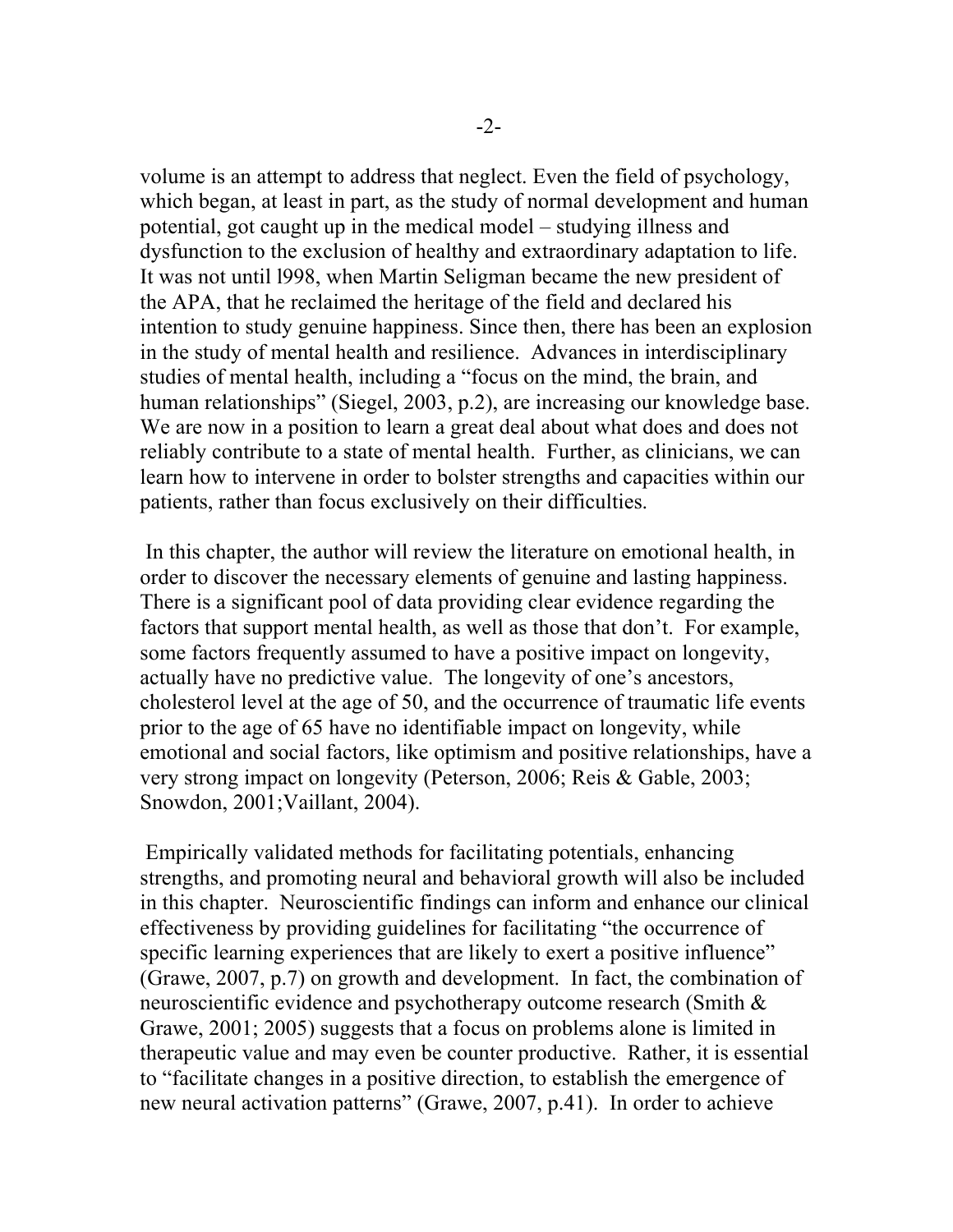these ends, focused and directed intervention on the part of the therapist is absolutely essential. Examples of such interventions will be included here.

### **Recent research**  Emotional Factors

Since emotional factors have such a profound impact on health and longevity, as well as happiness and emotional well being, we will begin the chapter with an examination of this cornerstone of "the life well lived". Our founding fathers included "the pursuit of happiness" as an inherent human right – yet there remains considerable confusion about what constitutes happiness. Often we mistake *pleasure* for genuine happiness, something which is frequently encouraged by Madison Avenue. While we all seem to know, somewhere deep inside, that "money can't buy me love", our culture promotes the idea that snagging an attractive mate, obtaining wealth and fame, or creating physical beauty will pave the road to happiness. All one needs to do is catch the headlines in the tabloids to discover these external factors do not reliably create happy and fulfilled human beings.

Since transient pleasures and external factors are not reliably associated with genuine happiness, what is? We are talking about the factors that make life worth living. It turns out that human beings are not very good predictors of what will actually sustain or disrupt their experience of happiness and well being (Gilbert, et al, l998, Wilson, et al, 2000). Research findings suggest that we consistently overestimate how long we will be emotionally affected by both desirable and undesirable life events. One of the most dramatic examples of this was a study on the lasting effects of extreme events like winning the lottery or being permanently paralyzed (Brickman, Coates  $\&$ Janoff-Bulman, 1978). Most people anticipate that winning millions will enhance their sense of happiness, but the research does not support that prediction. Even more surprising was the finding that those who had become permanently paralyzed assessed their happiness and pleasure in everyday life as higher than the lottery winners – a finding few would have predicted. They were also more optimistic about the future! Humans tend to adapt to their given circumstances, whether positive or negative, fairly rapidly, returning to their "set point" within a relatively brief amount of time. However, this is not cast in stone, and the "set point" can be changed with certain kinds of emotional "exercises".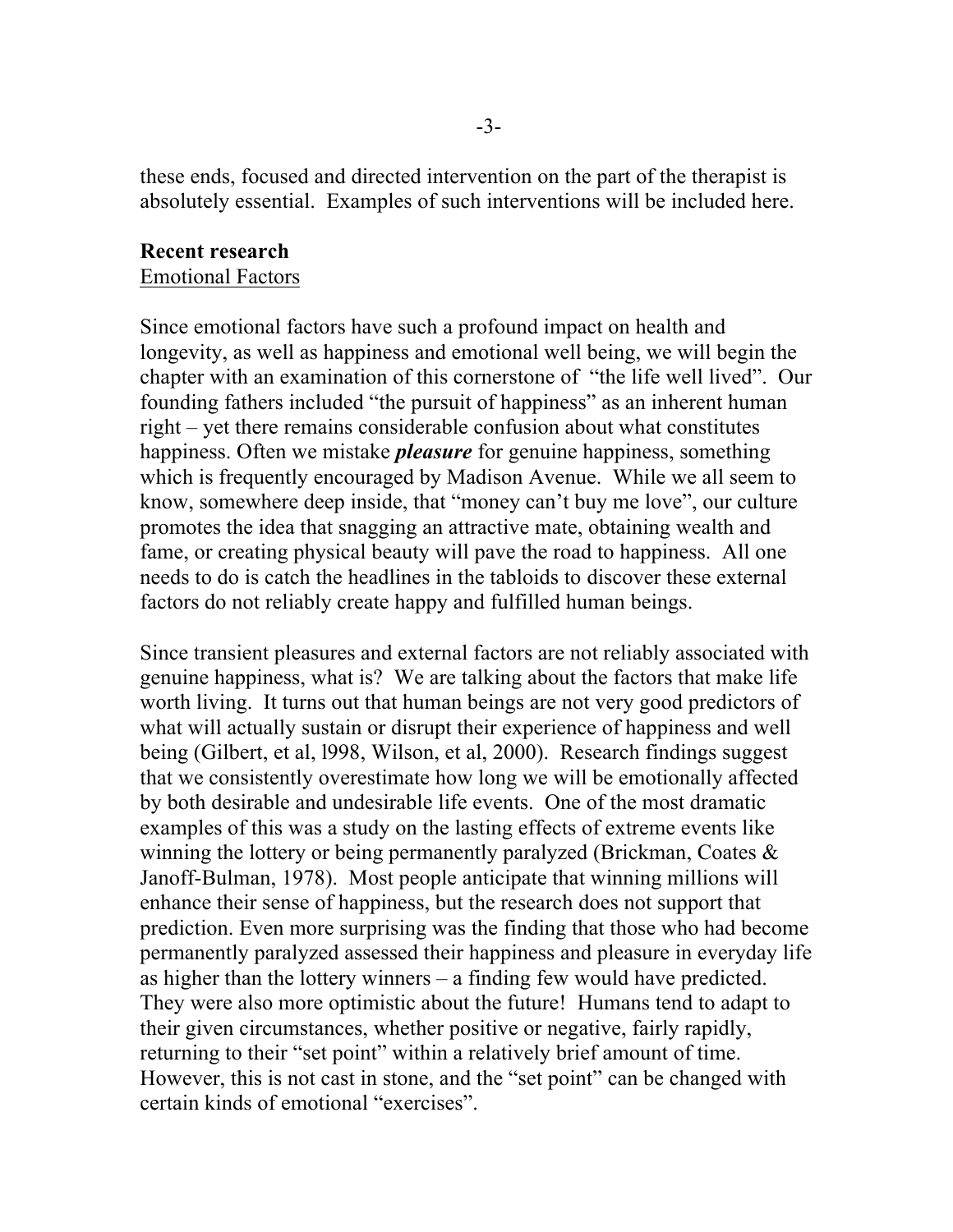Learning to "savor" positive experiences can reliably extend their lasting effects (Bryant, 2003). Those who tend to savor sweetness and victories in life are happier and more satisfied than those for whom such experiences are fleeting. By consciously and intentionally sharing positive experiences, building strong memories of the peak moments in life, as well as celebrating the best of one's self, we can enhance well being considerably (Bryant, 2003). This practice has an impact on couples, families and business organizations, as well as the individual. In fact, couples who make a practice of sharing positive memories with their partner having more satisfying marriages than those who don't (Gottman, 2002).

"Emotional intelligence" (Goleman, 1995), defined as the ability to accurately label, directly experience, and appropriately express feelings, while being aware of and sensitive to the feelings of others, is highly related to happiness and satisfaction in life. Human beings vary widely in their awareness of emotions and ability to intentionally regulate their feelings. Studies indicate that those who are emotionally facile have a clear advantage when it comes to adjustment and well being, as well as physical health and longevity (Goleman, l995; Pennebaker, 1997). Antonio Damasio (1994; 1999), one of the leading neuroscientists of our time, has suggested that our ability to be aware of and reflect on our feelings is one of the factors that make us uniquely human. Emotions have been selected for in evolution because they help us navigate, survive, and thrive in an interpersonal world. These emotions serve as a kind of internal guidance system, offering important information, as well as energy to fuel effective action. "The more we can laugh when happy, cry when sad, use anger to set firm limits, make love passionately, and give and receive tenderness fully and openly, the further one is from suffering" McCullough-Vaillant, 1997). Conversely, those who habitually avoid and repress their emotions suffer physically, socially and occupationally (Pennebaker, 1997).

Emotions are physiological events and, when mismanaged or avoided, can lead to adverse health and behavioral consequences (Abbass, 2005; Damasio, 1999; Pennebaker, l997). Those who rely heavily on defensive avoidance of their feelings simultaneously suppress their immune system and fall ill far more often than their expressive counterparts (Pennebaker, l997). When encouraged to express painful emotions – especially feelings of grief and anger – patients suffering from rheumatoid arthritis reported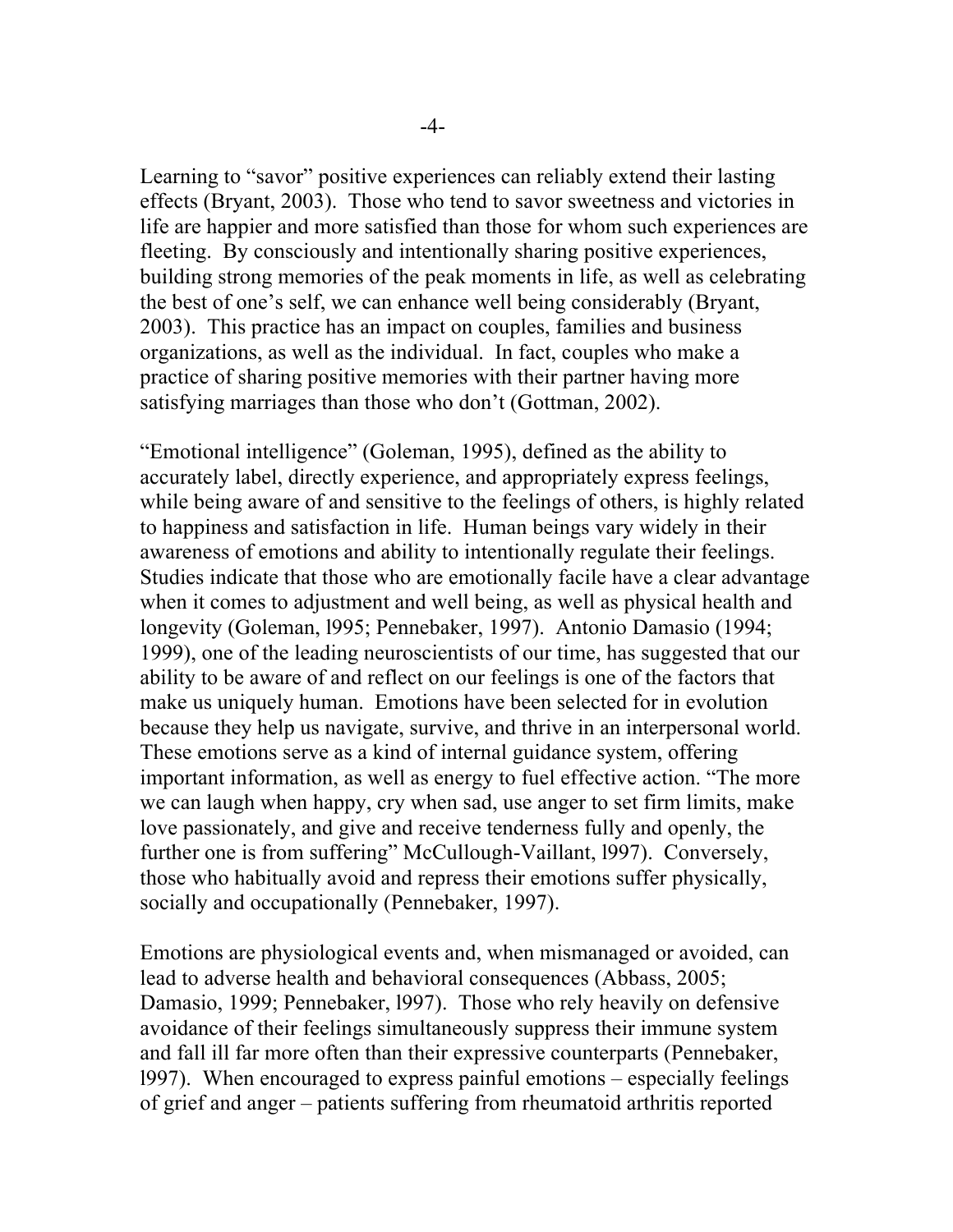a significant decrease in physical pain (Kelly, et al, l997). In fact, the more deeply and authentically the patient experienced and shared their anger, the greater the pain relief they reported. This is a very important finding, since "anger" has gotten a bad rap as some sort of "toxic" emotion (Tavris, 1989). Anger has been built in as a way to alert us to danger and the threat of trespass. When detected and channeled properly, the experience of anger aids us in self protection and limit setting. A recent study also found that moderate levels of anger aided cognitive functioning and powers of discrimination (Moons & Mackie, 2007). Anger is a clarifying and energizing emotion. Anger seems to help people pay attention to what really matters, while screening out irrelevant and distracting information (Moons & Mackie, 2007). Those who characteristically suppress their anger tend to be passive and susceptible to depression, and are often used and abused by others (Coughlin Della Selva, 1996; Tavris, 1989).

We are literally (Damasio, 1999) wired for emotion. Our spontaneous feelings emerge from the cingulated region of the brain, over which we have no conscious control. "We are about as effective at stopping an emotion as we are at preventing a sneeze." (Damasio, 1999, p.49). While we can't stop ourselves from registering an emotion, we can ignore it or suppress its expression, often at our own peril. We need access to our feelings of desire to motivate action and prime learning; we need to experience love to establish and maintain attachments; we need to feel fear to make us pause and assess our situation; and we need to register anger to get clear about what is important and how to protect what is precious. Without access to these feelings, one is driving blind through life.

In addition to the negative consequences of chronic avoidance of emotion, the habitual suppression of feelings increases the likelihood of physical illness and even early death (Pennebarker, 1997). It looks like the chronic repression of emotions leads to suppression of the immune response, rendering one more susceptible to illnesses of all kinds. The lesson from these studies is clear: we can help our patients be healthier, happier, more connected to others, and more effective at work if we help them gain direct access to their emotions and express them constructively.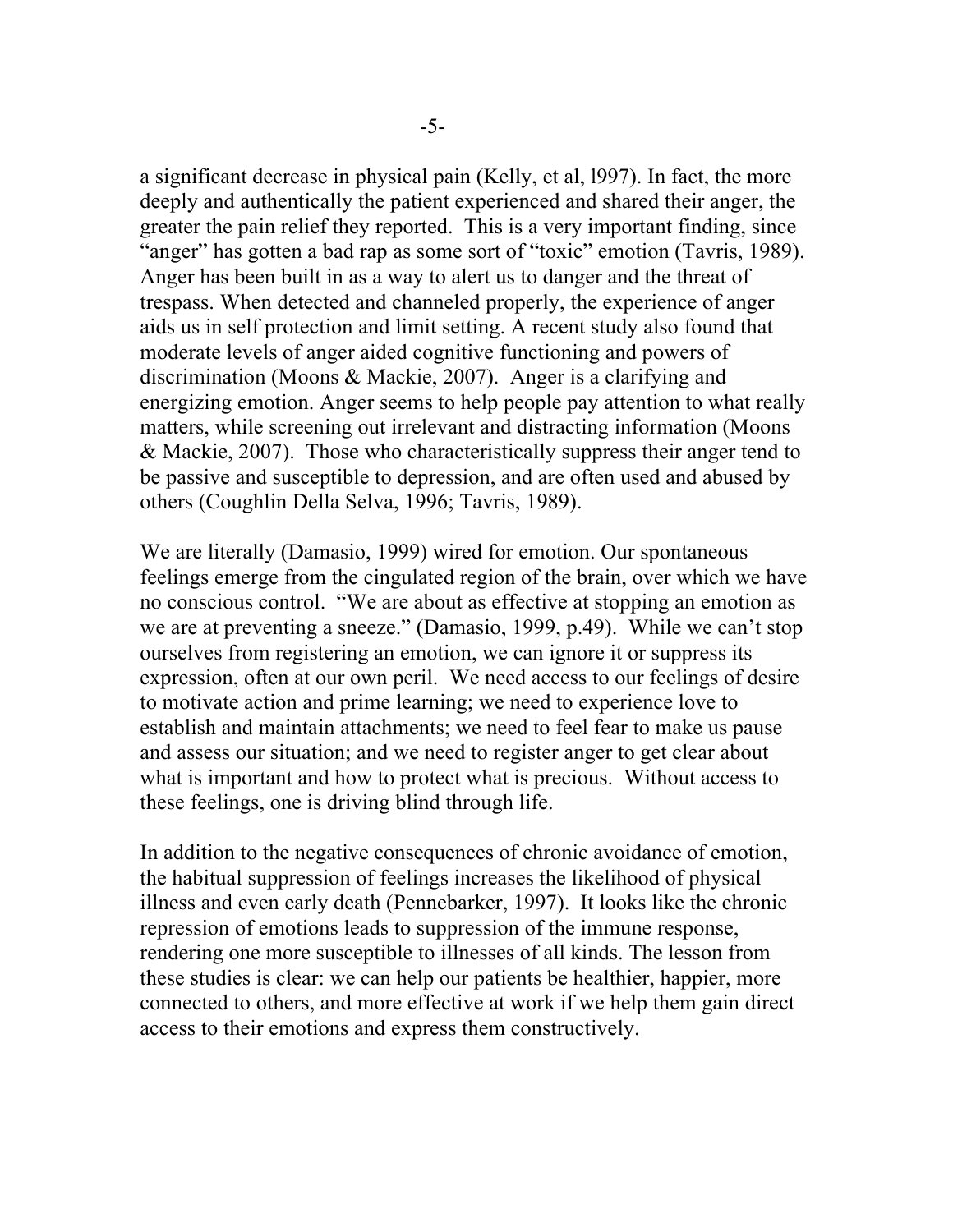### Positive Emotions

The study of positive emotions is relatively new. From Darwin (l873) to Tompkins( 1962, 1973, 1991, 1992) and Ekman (l993), those who have studied emotional expression in humans have tended to focus on "negative" emotions: such as fear, disgust, grief and anger. Typically, only one (joy) or two (love) "positive" emotions are even mentioned in the study of affective experience. As we shift our focus from mere survival to the life well lived, an examination of positive emotions becomes essential (Baker, 2003; Fredrickson, 2004).

Barbara Fredrickson (1998; 2001) is a pioneer in this area of research, and has developed the "broaden and build" theory of positive emotion. Negative emotions alert us to danger and enhance survival. Positive emotions seem to signal safety, and enable us to broaden our attention, enhance memory and verbal fluency, facilitate new learning and increase the integration of new information (Fredrickson & Branigan, 2005). Joy and delight provide the fuel for learning. We also need a certain degree of challenge to be primed for new learning. There seems to be an optimal level at which peak performance is most likely to occur. Too little challenge, and we get bored – too much and we get overly anxious and give up. When one's skill and capacity is adequate for the challenge, motivation is heightened, moderate levels of cortisol are produced, attention is focused and new learning is facilitated (Abercrombie, et al, 2003).

In addition to facilitating learning, research has discovered that the experience of positive emotion can undo the damaging physiological effects of negative emotions like anger and fear (Fredrickson & Levenson, l998; Tugade & Fredrickson, 2004). The activation of positive feelings has been shown to aid cardiovascular recovery and reduce anxiety. These findings suggest that using humor in the face of hardship can boost well being and bolster physical health. This has clear implications for clinicians, who would be well advised to facilitate the direct experience of positive feelings, as well as working to simply reduce anxiety and depression in their patients.

Those who have ready access to positive emotions tend to have better relationships and more success in life than their grumpy peers. Our emotions color everything, from our perceptions to our behavior. In the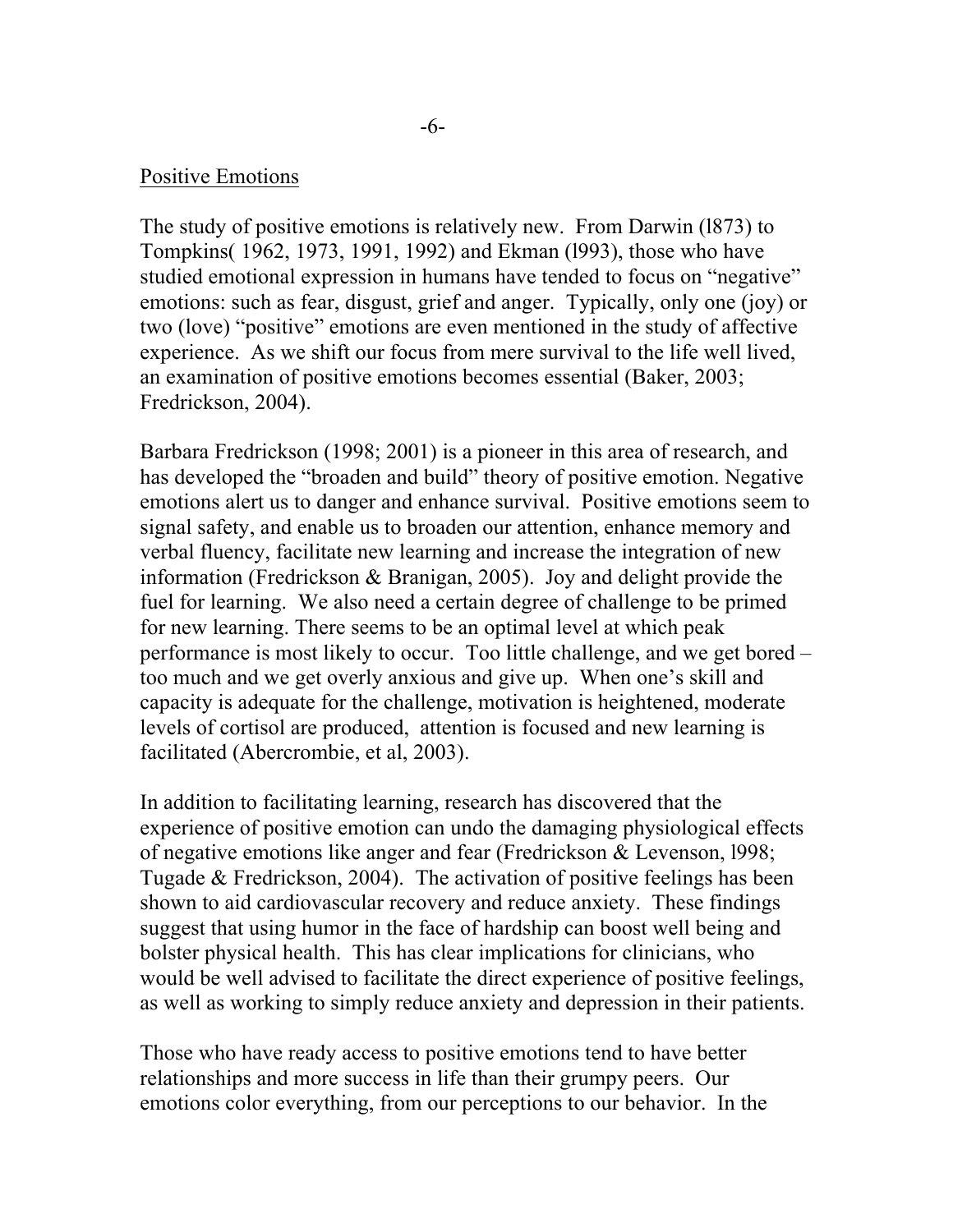l970s Paul Meehl began studying what he called "positive affectivity" – an innate capacity to experience joy and interest. He found that this quality was independent of "negative affectivity", suggesting they are not inversely related. In other words, some people are able to experience the full range of human emotion in an intense fashion, whether those emotions are positive or negative in tone. Affective tone proved quite stable over time and circumstance (Costa & Mc Crae, l992). Those who score on the upper end of positive affectivity tend to be outgoing and gregarious, having lots of friends and being socially active – another factor highly associated with genuine happiness. While one's level of positive and negative affectivity tends to remain fairly stable over time, evidence of heritability is only moderate. New studies suggest that therapy can readily change affectivity, as can recently devised practices formulated by Seligman to enhance happiness (www.reflectivehappiness.com).

# Emotions and empathy

Emotions are contagious (Goleman, 2006; Numann & Strack, 2000), for good or for ill. The process of contagion is typically subtle and unconscious. Just seeing a picture of a happy face tends to induce a smile on the face of the observer (Dimberg & Thunberg, 2000). The closer we feel to another, the more power they have to affect us emotionally. Empathic connection seems to foster physiological synchrony. For example, marital partners tend to mimic one another's biological responses during an argument, often resulting in escalation of conflict (Levinson & Ruef, l992). Empathy and rapport increase with "mutual attention, shared positive feelings and a wellco-ordinated nonverbal duet" (Goleman, 2006, p.28). The more "in synch" a couple is on a non-verbal level, each mirroring the other, the more positive feelings they experience. This kind of empathic resonance is the result of multiple mirror neuron systems which have been designed to enhance our feelings of connection with others (Stern, 1999). This type of compassion propels us into empathic action, while self absorption seems to kill empathy.

Virtually from birth, babies cry when they hear another baby cry (though not when they hear a recording of their own wails). By 14 months, toddlers attempt to console or help others in distress (Goleman, 2006). These fndings suggest that we are wired for kindness, empathy and altruism. Yet, the experience of isolation and disconnection many Americans experience on a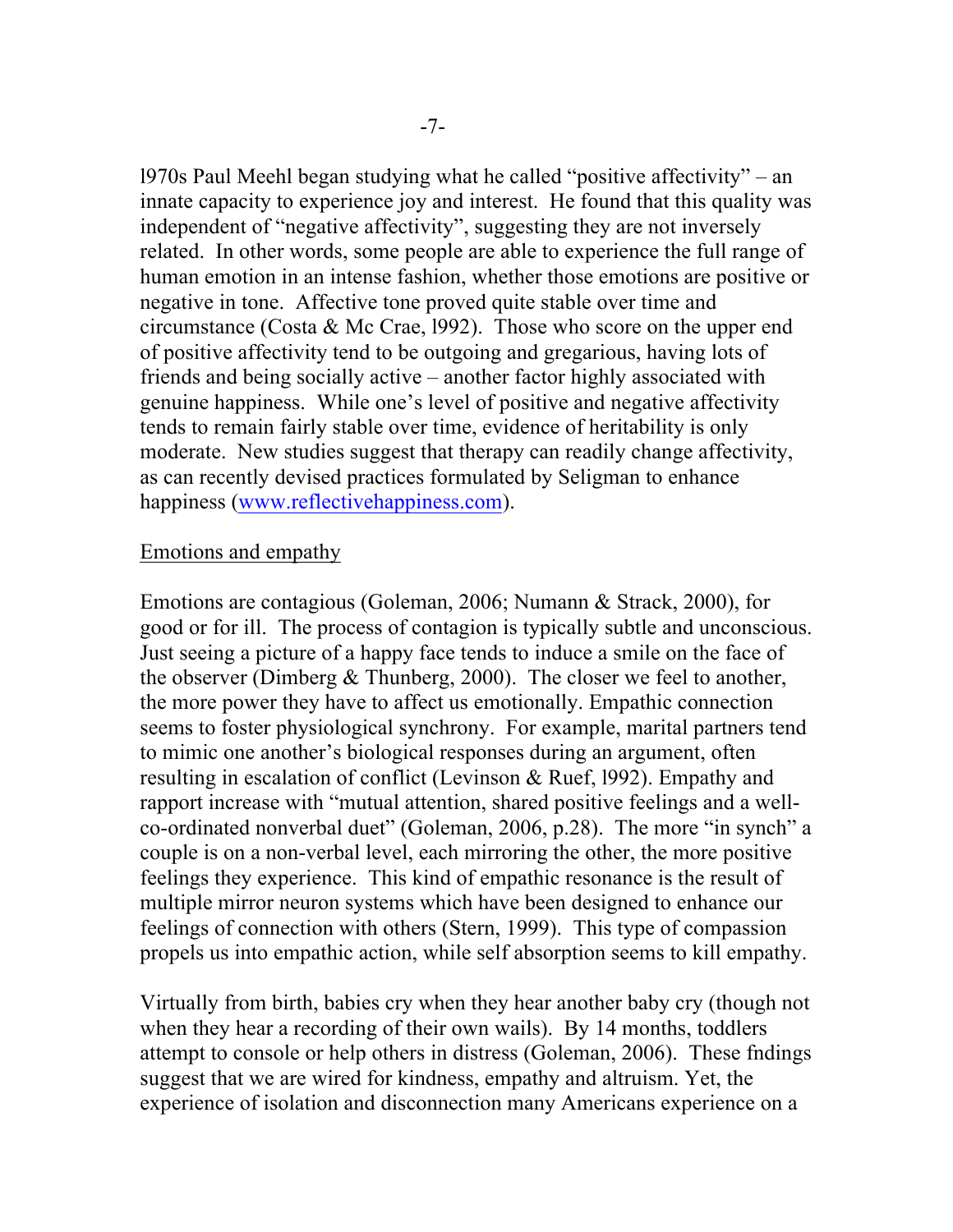daily basis can undermine the very empathy that fuels connection. A comprehensive study on narcissism among college students has documented a 30% increase in the prevalence of this disorder from 1982-2006. Jean Twenge (2006), has written a book about these findings, called Generation Me: Why today's young Americans are more confident, assertive, entitled – and miserable – than ever before. The title pretty much says it all. Those who focus on themselves and what they are entitled to receive, rather than focusing on what they have to give, end up feeling miserable. Parents who have over-indulged their children and asked for nothing in return - an all too common phenomenon among American baby boom parents - have inadvertently set their children up for this kind of narcissistic existence (McGrath, 2007).

# Appreciation and Gratitude

Appreciation is considered by some the purest and strongest form of love, as it is freely given and requires nothing in return (Baker, 2003). Being in a state of loving appreciation is the antidote to fear, both emotionally and neurologically. While in a state of appreciation, messages from the amygdala, the brain's fear center, don't register (Baker, 2003). This is an amazing finding and one with direct implications for our work. Rather than simply try to reduce anxiety, we can help patients plagued with anxiety by helping them develop "an attitude of gratitude". "During active appreciation, your brain, heart, and endocrine system work in synchrony and heal in harmony." (Baker, 2003, p.81). The simple practice of writing down three things that went well each day has proven remarkably effective in reducing anxiety and depression, as well as increasing well being, in subjects studied by Seligman and his colleagues at the University of Pennsylvania. The "Appreciation Audit", a focused meditation on the people, places and things you are most grateful for, done three times a day for 3-5 minutes, has been shown in numerous studies "to have a powerful impact upon the autonomic nervous system, the brain's neurotransmitter profile, the cardiovascular profile, muscular tension and the psyche." (Baker, 2003, p.101). Put very simply, "To be happy, you must overcome fear, and the best way to overcome fear is with love." ( Baker, 2003, p. 106).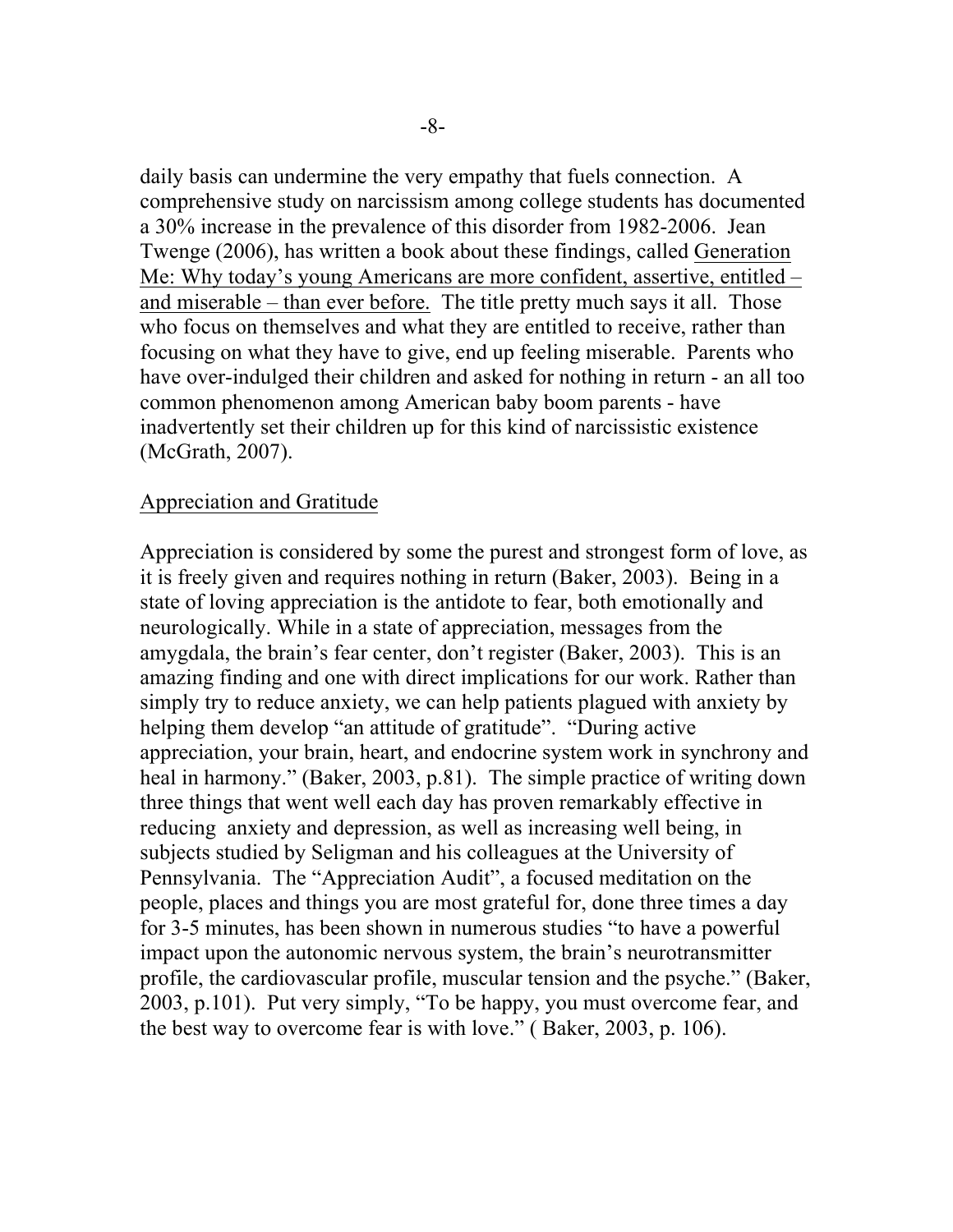#### Emotional Support and Connection

Bowlby (1969, 1979, 1980) and Harlow (1971) have probably contributed more to our understanding of the basic need for attachment over the life span than anyone else in the field. Other collaborators (Ainsworth, et al, 1978; Main, 1995) have confirmed that the nature of early attachments has a profound impact on our sense of well being throughout life. Neuroscience now confirms that we are wired for emotional connection with others (Goleman, 2006). Mirror neurons and spindle cells, more plentiful in the human brain than any other primate, attune us to others and facilitate close interactions. The more closely connected we are to another, the more profoundly our brains affect one another. It is becoming clear that our relationships affect our biology as well as our biography. Nurturing and satisfying relationships are an enormous boon to our health and well being, while stressful and contentious relationships are toxic to our system, as these interactions stimulate hormones that regulate all kinds of biological systems from our heart to our immune system (Cocioppo & Berntson, 1992; Lieberman & Ochsner, 2001; Siegel, l999).

We now know that the capacity to love and be loved is absolutely crucial to health and well being from birth until death. In fact, loving relationships may be the single most important factor in determining happiness and well being, a finding that is robust across age and culture (Reis & Gable, 2003). When in love, the brain is bathed in oxytocin and dopamine, increasing happiness and buffering the effects of negative emotions (Bartels & Zeki, 2000; Porges, l998). Isolation and lack of love create a "pain in the brain". Panskepp's research (2003), using MRI technology to study blood flow in the brain, has documented that psychological pain, grief, and loneliness share some of the same neural pathways that elaborate physical pain. Only love seems to alleviate the pain of social isolation.

Social connection and support enhances physical health, as well as happiness, by buffering stress and its negative effects (Cassel, l976). Yet, not any social support will do. Mutually supportive relationships seem to be most beneficial (Berkman, et al, 2000). Rapport is another way to define the quality of connection that mutual relationships contain. Rapport requires full attention, positive feelings and non-verbal synchrony (Goleman, 2006).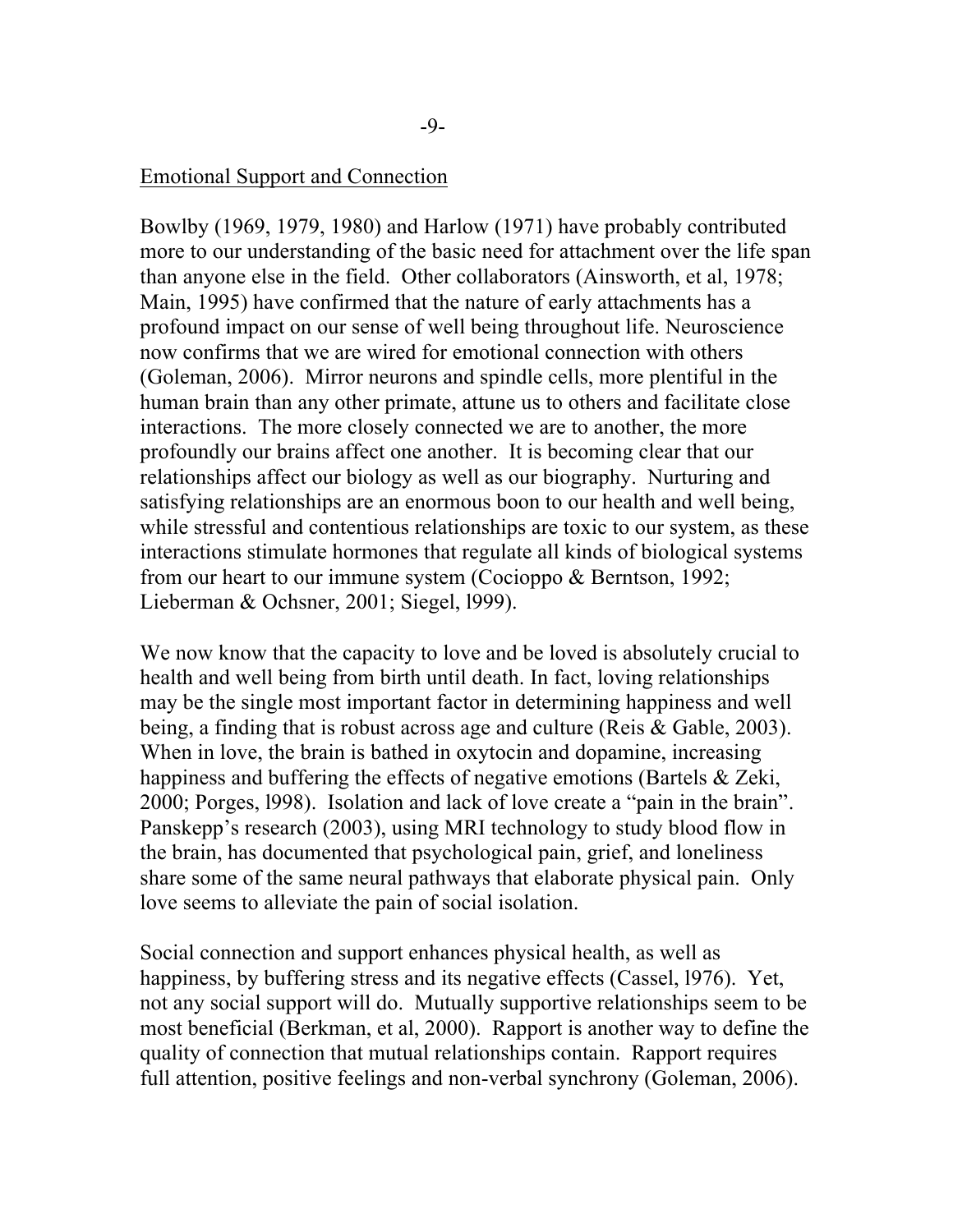All the right words, without the non-verbal affective tone of warmth, will not be registered as supportive. Having true friends, rather than a group of acquaintances, is most important for health and well being.

Beyond feelings of love, human beings have a basic need to be seen and acknowledged. Getting this need met in a reliable way seems to bolster happiness and contribute to longevity. A study of Academy Award winning actors makes this point. Over a 70 year period, winners lived 4 years longer than those who were nominated but did not win the award. Multiple winners, like Katherine Hepburn, live longest of all. This finding suggests that it is not success in financial terms (most of the big money makers don't win Academy Awards), but recognition for excellence among one's peers, that has such a potent effect.

Doing what you love and receiving recognition for your contribution enhances well being and longevity. Unfortunately, for those working in large corporations, the likelihood of achieving this end is in doubt. Studies suggest that the majority (65%) of employees in the US feel disconnected at work, and did not receive a single appreciation in the past year (Rath& Clifton, 2004). This lack of connection, along with a feeling of being unappreciated, contributes to poor productivity, high absenteeism and cynicism. What a waste for all of us. Conversely, giving and receiving genuine acknowledgement greatly increases well-being, productivity and morale (Gottman, 2002). Of interest, affective tone has a greater impact on employees receiving feedback from their managers than the content of that feedback. Newcombe and Ashkanasy (2002) systematically altered tone and content of feedback in order to study this phenomenon. Employees responded much more positively to negative feedback delivered in a warm and encouraging tone than they did when given positive feedback in a cold and perfunctory manner.

In our society of narcissism and isolation, many of us suffer from a lack of connection with others. Sadly, as of 2003, single person households became the most common living situation for adults in the US. Our brains are wired for connection, yet most Americans are chronically deprived of this basic human need (Goleman, 2006). Both our emotional and physical health depend upon the state of our closest relationships. When people, even children as young as 2 years of age, are spending 3-4 hours a day in front of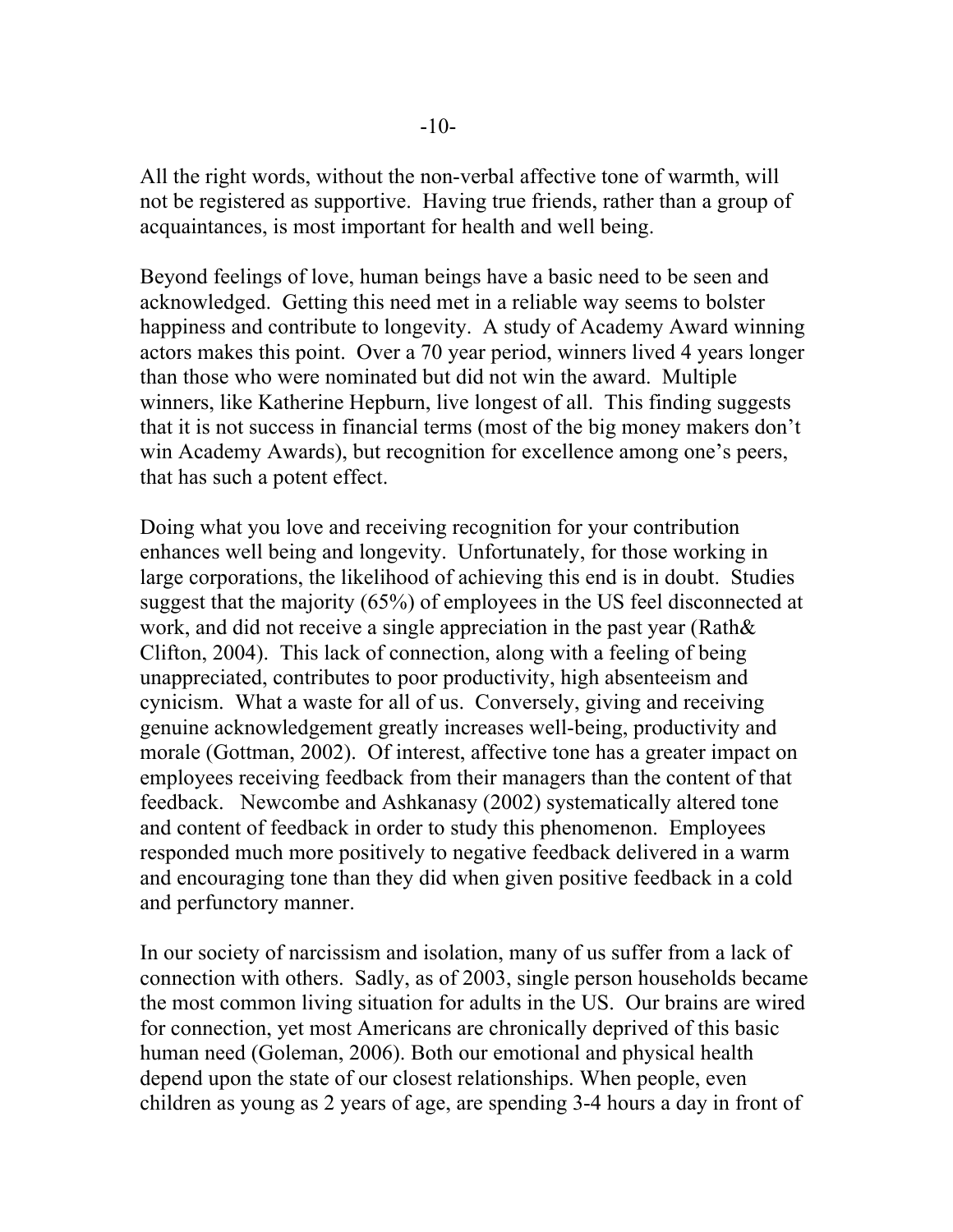a television or computer, and less and less time in close interaction with other human beings ( Goleman, 2006), we all suffer. In contrast, when we attend to the needs of those around us, and behave in an altruistic fashion, we gain even more than those we choose to help (Baker, 2003; Dulin & Hill, 2003)). We can also have a profound impact on those around us in a vicarious manner. Studies suggest that witnessing, or even hearing a stirring story about the actions of a Good Samaritan, causes "elevation" – a kind of emotional glow that inspires further altruistic impulses in one who views such an act (Darley & Bateson, 1973).

Just as we've begun to establish the vital necessity of emotional support for mental health and emotional well being, the deprivation of such support has been shown to adversely affect physical, as well as emotional health, even leading to death (Mayer, l967). During the Korean War, more prisoners of war died while in captivity (an astounding 38%) than in any other conflict in U.S. military history, despite the fact that they were given plenty of food and water and received very little in the way of physical torture. Instead, the Korean captors focused almost exclusively on social isolation and deprivation of our innate need for the support of others. They used our primary tactics: informing, self-criticism, breaking loyalty to leadership and country; and withholding all positive emotional support. Prisoners were amply rewarded for informing on others, insuring the breakdown of support between the men held hostage. In order to promote self-criticisms, the captors created groups in which soldiers were forced to stand up and confess all the bad things they had ever done, along with a recitation of all the times they failed to do something positive. It was essential that this self flagellation take place in the company of their peers, eroding the soldiers respect and affection for themselves and each other. All good news was systematically withheld from the prisoners, while bad news – a letter from home revealing a death in the family or unpaid bills that were mounting up and threatening their family's stability – were delivered promptly. The result was a state doctors labeled "Mirasmus" – a profound kind of learned helplessness and meaninglessness that robbed these men of motivation, hope and the desire to live. As a result, half of all the men who died in captivity died of hopelessness, rather than an identifiable organic cause.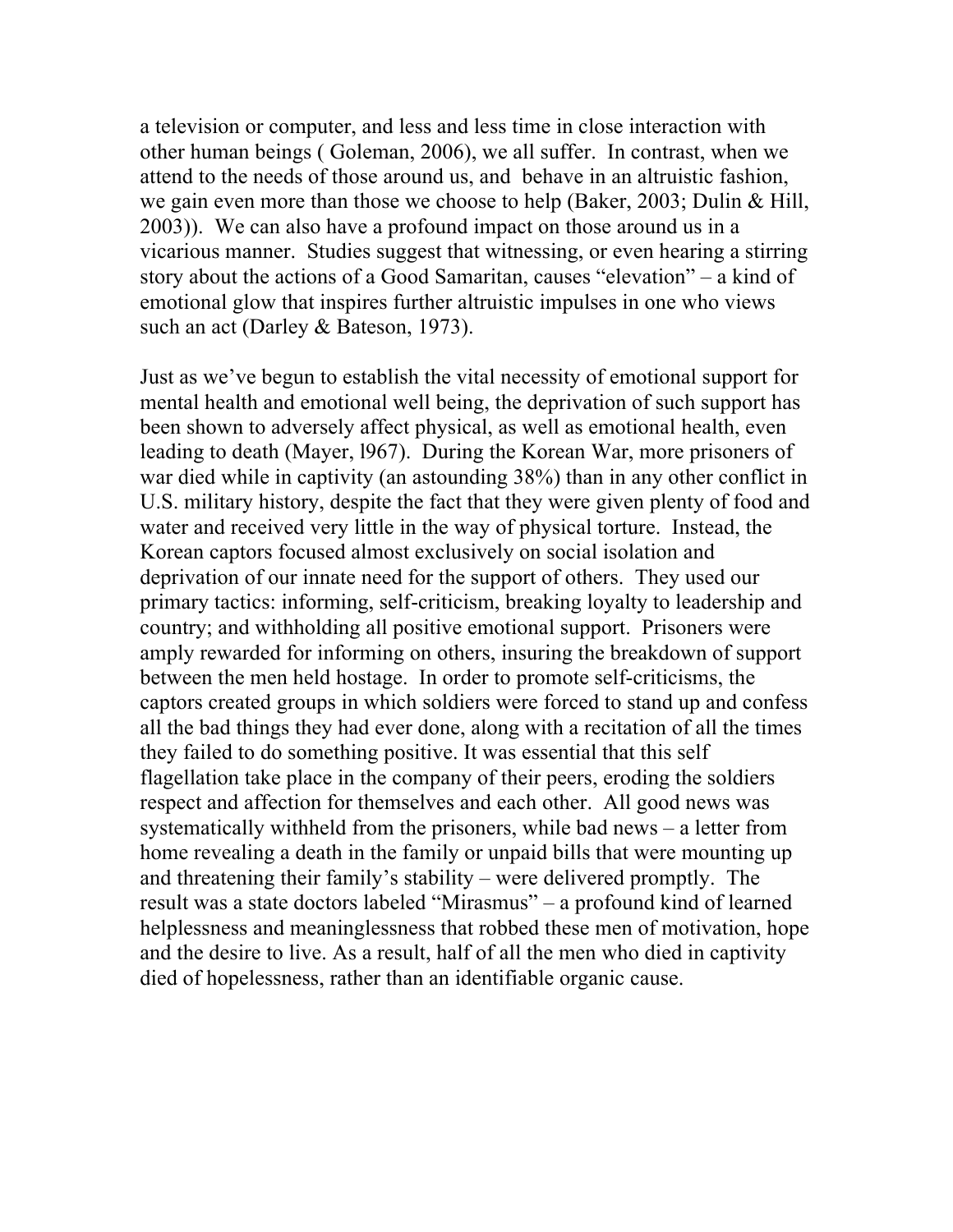#### The Benefits of a Good Marriage

A good marriage confers health, happiness, financial stability, and longevity (Keicolt-Glaser, 2005; Keicolt-Glaser & Newton, 2001;Peterson, 2006), though more so for men than for women. When exploring the effects of a bad marriage on health and happiness, the gender difference is even more striking. While a bad marriage is much worse for women than men, even a bad marriage is better for a man than living alone. Some suggest that women tend to have more friends and emotional connections that sustain them, while many men rely almost exclusively on their wives for a sense of emotional connection. Since marriage can so dramatically affect happiness, it is an important topic to explore in some depth. It's often assumed that those who have an unhappy marriage and get divorced will be happier as a result. However, a longitudinal study of over 5000 adults clearly disputes this assumption (Waite, et al, 2002). Six hundred and forty five of 5232 adults interviewed reported being "very unhappy" in their marriages. When interviewed again 5 years later many interesting and unexpected results were discovered. Most surprising was the finding that two thirds of this group reported being happy in their marriage 5 years later. Those who divorced, however, experienced no reduction in depression or increase in self esteem following their divorce, especially if they remained single. Twenty four percent of the divorced group had remarried and 81% of them were happy in this second marriage. This suggests that being married, rather than single or divorced, is the decisive factor when it comes to happiness.

It is important to note that, when there was violence in the marriage, divorce offered significant relief. However, in the absence of violence, external stressors like illness, unemployment, financial hardship and difficult children, often appeared to be the culprit in the unhappy marriages being investigated (Waite, et al, 2002). Couples who persevered and worked through difficulties together, rather than divorcing, found that their marriages improved significantly over time. These couples reported that their efforts to comfort each other, make time for themselves by going out on dates, and getting help from a trusted family member, therapist, or minister, enhanced their ability to develop resilience as couple. Even threats of divorce were noted as a vital factor in making the shift from unhappiness to a happy, productive union.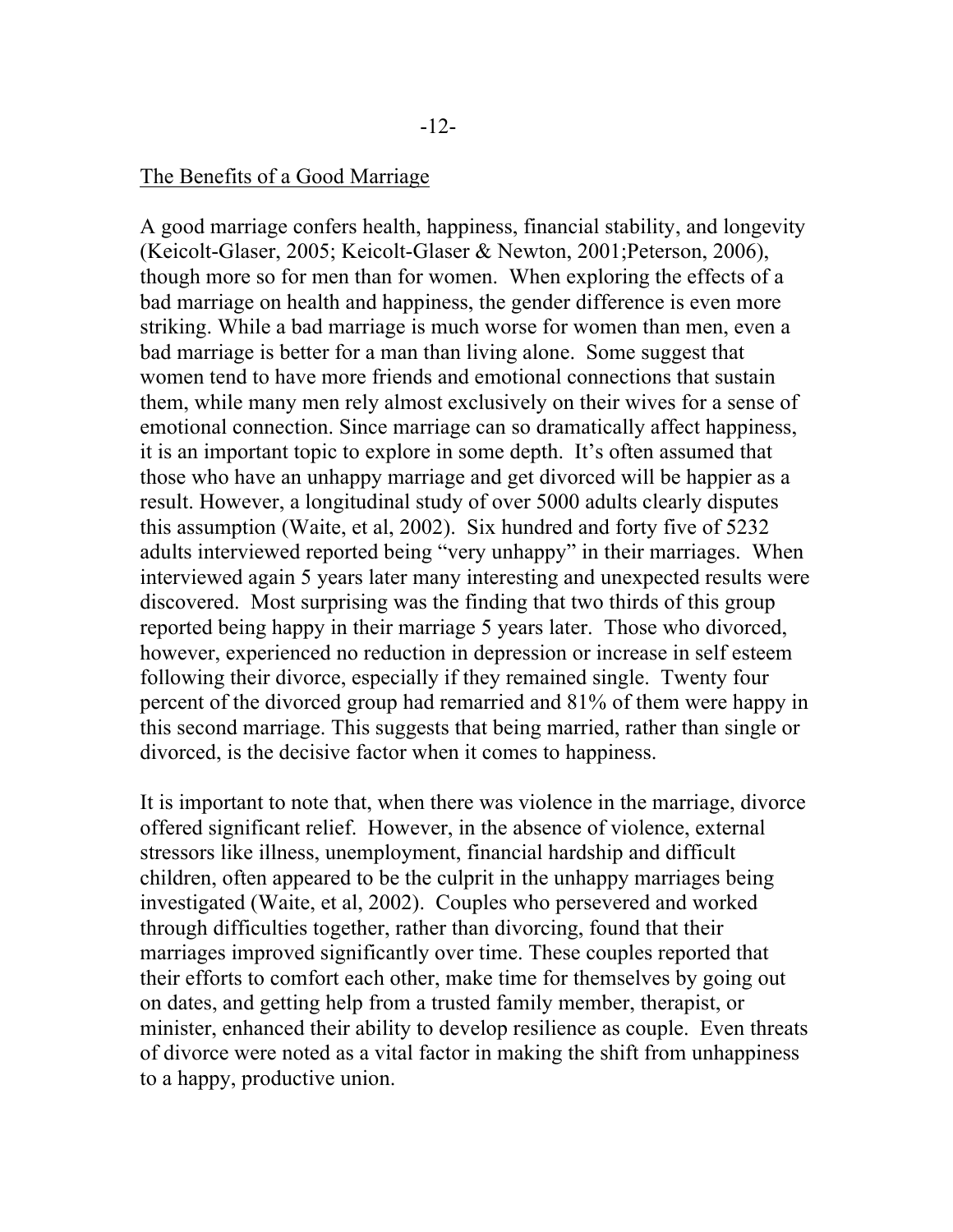It is certainly possible that the couples who stayed together were different from the start than those who divorced, but the results of this study should still inform our work with patients. Gottman (1993; 2001; 2002), who has probably done more and better research on success and failure in marriage than anyone on the planet, has found that a couple's ability to make and accept repair attempts when things go awry is of crucial importance. Women tend to be much better at this than men. In fact, women in distressed marriages made just as many repair attempts as those in happy marriages. The difference was in how their husbands responded. Husbands in happy marriages accepted their wives attempt to repair a rupture far more often (80% of the time), than men in distressed marriages (18%). Helping men reduce their defensiveness and allow for forgiveness will go a long way to improving their capacity to accept repair attempts and preserve their marriages.

Hanging in there with those we love, and working to resolve difficulties together, clearly has tremendous benefit, not just to the children, but the adult partners in a marriage. Since developing and maintaining close emotional ties appears to be the most important factor in over-all happiness, we are well advised to focus a good deal of therapeutic attention on enhancing our patients ability to stay connected instead of withdrawing and breaking off contact with others.

# Character, Strengths and Virtue

### **"Other things being equal, human beings enjoy the exercise of their realized capacities" Artistotle**

Sometimes, it requires courage to choose love and appreciation over fear and scarcity. Courage is most often defined, not as an absence of fear, but the willingness to take decisive action in the face of fear. When desire and value predominate over fear, we behave in a courageous manner. What is most important to you in life? Is your life focused on your most deeply held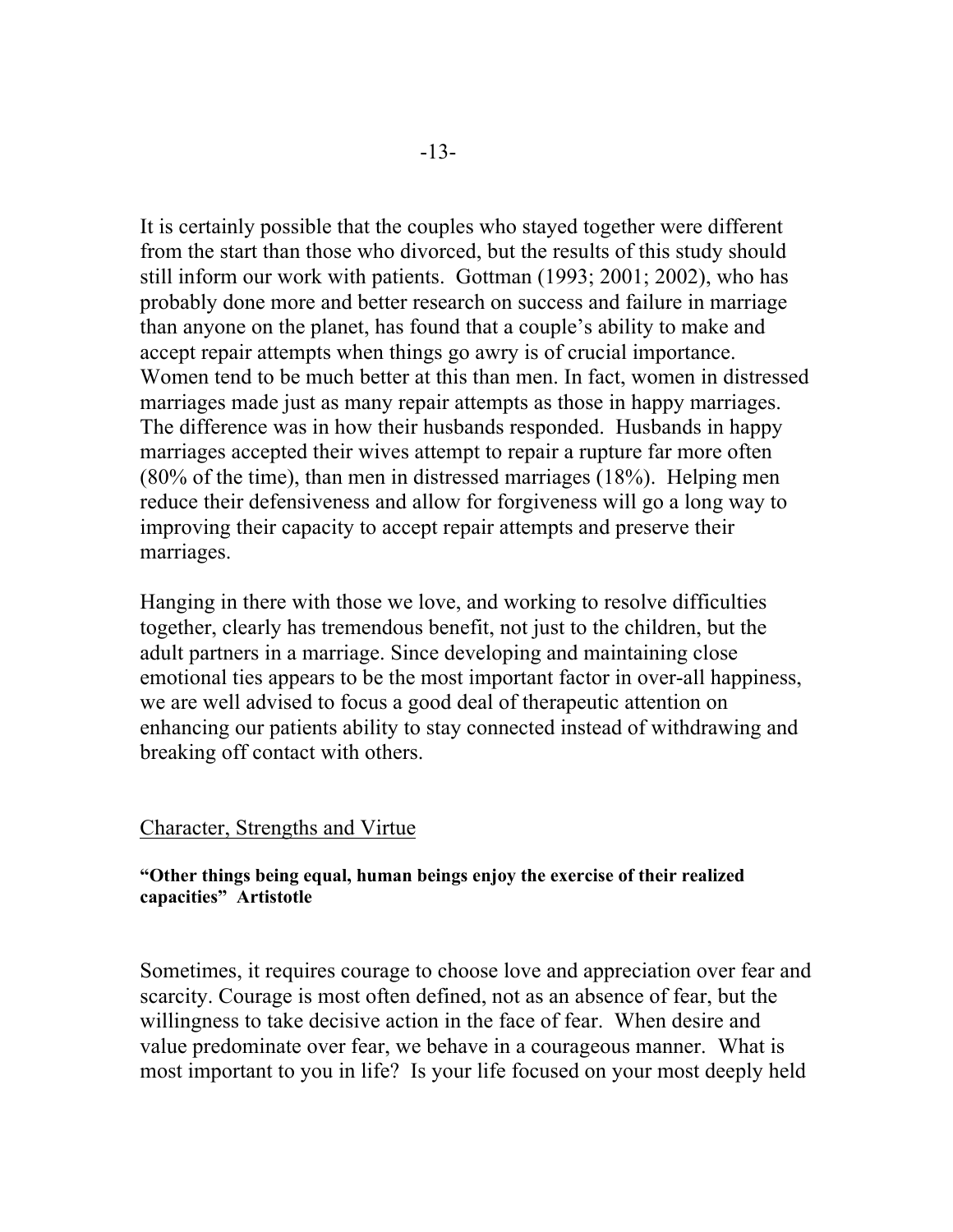values and principles, or is motivated by greed, or simply the results of living on automatic pilot, responding to external circumstances?

Research shows that leading a purpose driven life greatly enhances life satisfaction (Collins, 2007; Csikszentmihalyi, 2006). Obtaining rewards without effort does not confer happiness. Remember those studies on the lottery winners? Human beings like to feel powerful, effective and masterful. In order to achieve that, we must be able to see a direct connection between our efforts and the outcomes we create. Exercising our talents and playing to our strengths also contributes enormously to our level of happiness and satisfaction in life.

Having choice in the matter also has a huge impact on life satisfaction (Sheldon, 2004). Our power to make choices gives us a sense of selfdetermination and efficacy (Bandura, 1989). Feeling as if we are in charge of our lives and our destiny increases autonomy and self esteem, and bolsters well being (Sheldon, 2004). Goals are only motivating in so far as they are our own personal goals. When we try to achieve goals that others have set for us, even if we reach them, we don't end up with the same feelings of competence and well being that when these goals are our own.

Jerry Porras and his associates (2006) decided to conduct a study on what it takes to build a life that matters by doing in-depth interviews with over 200 people who have made a profound difference in the world. They eliminated people like Tiger Woods and Yo Yo Ma, who, while devoted to their craft and more hardworking than any of their peers, were born with an exceptional gift. What they found was a group of ordinary people doing extraordinary things. In fact, many of these people, like Sir Richard Branson and Chuck Schwab, had significant obstacles to overcome in life, like poverty and serious learning disabilities. Jimmy Carter was another example in their study. The son of a poor peanut farmer, and the first in his family to attend college, Jimmy Carter became President of the United States and won the Nobel Peace Prize. How did they do it? Every single one of these people experienced significant failures, defeats, losses and disappointments in life, but they all bounced back, learning from adversity and staying focused on desired outcomes. Their reliance on self validation, rather than relying on validation from others, along with an unwillingness to play victim or blame others, makes them determined, resilient, and successful in overcoming obstacles to reach their desired goals. Most importantly of all, they define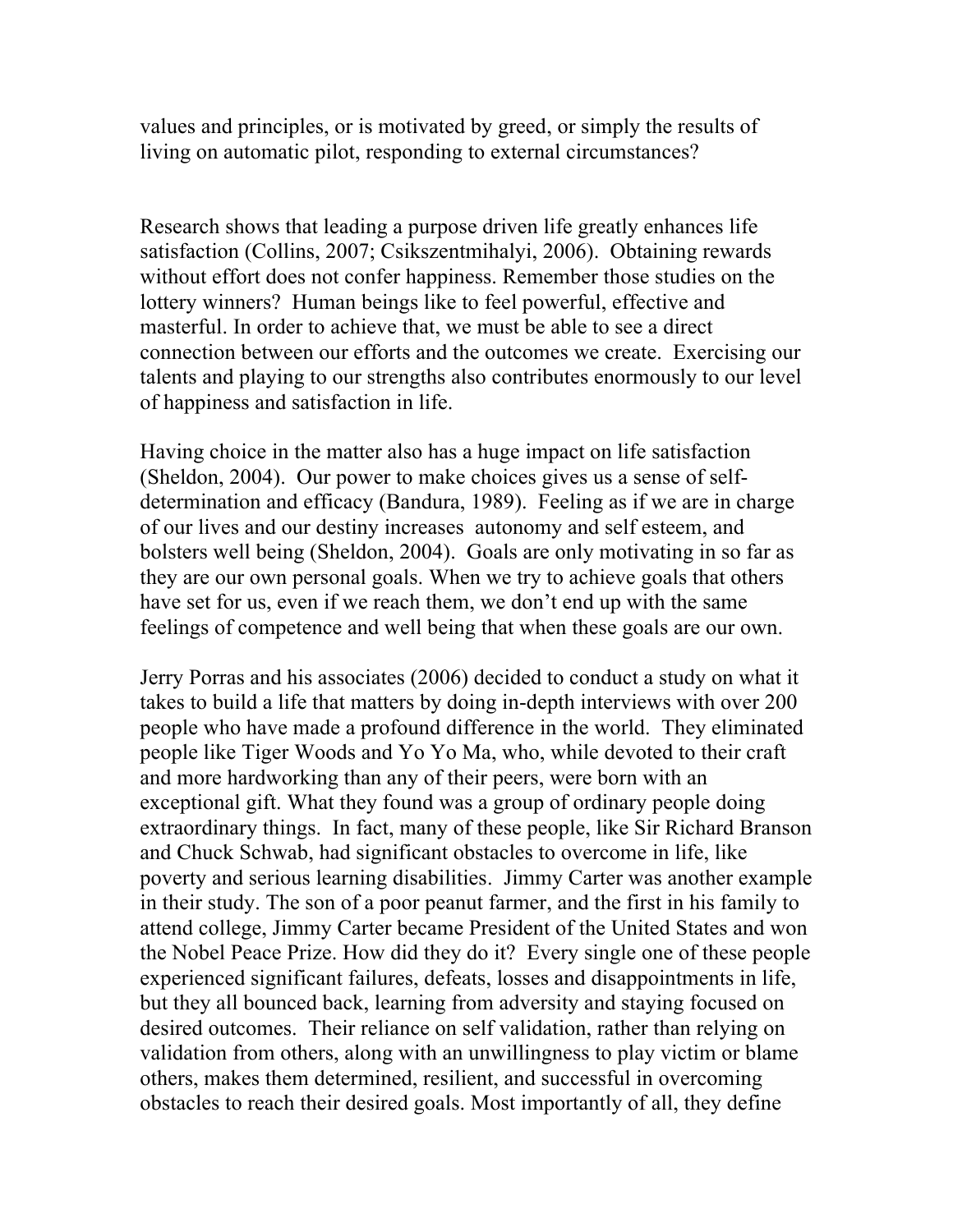success as the ability to make a difference and have a lasting impact on the lives of others.

These highly successful people embody the character traits long associated with the best of humanity – determination, persistence, humility, generosity, and integrity. Truly successful people are passionate about what they believe in and are more likely to be geeks than charismatic celebrities. Contrary to popular belief, the CEOs who took good solid companies and transformed them into truly great organizations that out-performed all their competition, were humble and self effacing individuals who displayed no ego and were devoted to something much bigger than themselves (Collins, 2001). They are internally motivated and hold themselves accountable, blaming no one else for their mistakes and generously acknowledging the contribution of others. Put very simply, these folks "are more emotionally committed to doing what they love, than being loved by others" (Collins, p. 14).

By combining their strengths, abilities, passions, and beliefs with the needs of others, truly successful people construct lives that make a difference and have a lasting impact on others (Porras, et al, 2006). Three central qualities differentiated them from the rest: 1) a focus on meaning – what matters deeply, what they lose track of time doing, and would do for free; 2) accountability, audacity, passion and optimism; and 3) willing to take action and to be effective in doing so. As Warren Buffet has said, it is dangerous not to do what you love, as someone who does will always outperform you. For folks who work just to make a living, expecting rewards to come later in life, he said, "It is like saving sex for old age". Steven Jobs, in his commencement speech at Stanford, encouraged graduates to "find something you love, then get good at it. Your time is limited, so don't waste it living someone else's life". Again and again, this focus on self determined goals and an unwillingness to sell out for approval, emerge as defining qualities of the life well live.

# Playing to your strengths

Knowing what your strengths are, and playing to those strengths, is crucial in constructing a life of meaning and purpose. In fact, Seligman found that, while gratitude exercises have the largest overall effect on happiness and well being, the most **lasting** effects were achieved by combining this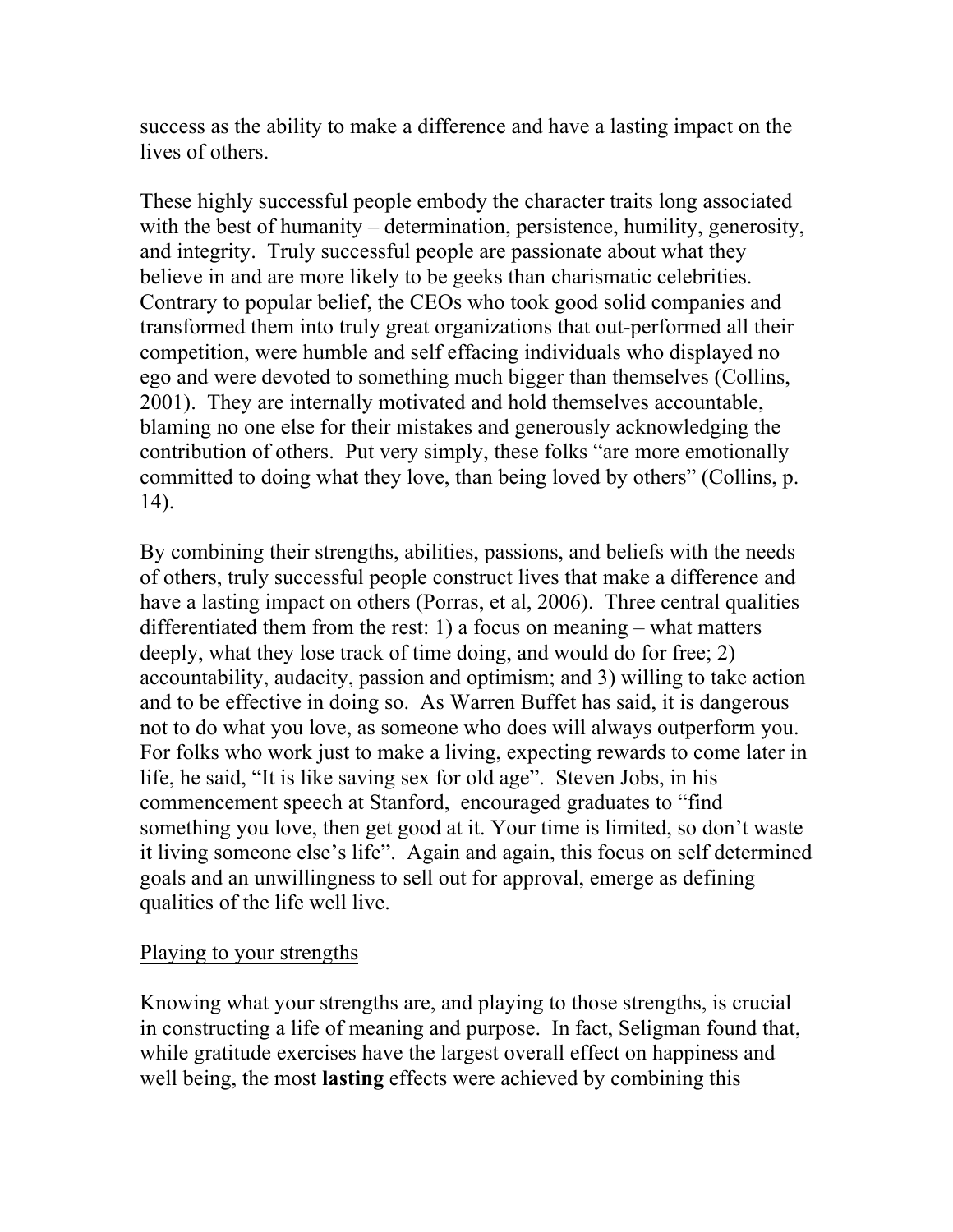practice with that of using your signature strengths in novel ways (Peterson, 2006, Seligman, et al, 2005). The most successful people in life have an accurate sense of their own strengths and play to them everyday. Some have a skewed perception of self and don't appreciate their own gifts. The Values in Action Classification of Character Strengths (Peterson & Seligman, 2004) can help to identify strengths in those who don't seem to know themselves very well. Some of these strengths include a love of learning, an appreciation of beauty and excellence, creativity, and fairness. Knowing what your "signature" strengths are and making use of them everyday goes a long way toward creating a meaningful and satisfying life. Conversely, constructing a life that is at odds with these strengths predicts frustration and dissatisfaction. Sadly, a Gallop poll revealed that 80% of American employees reported having no opportunity to play to their strengths on a daily basis at work. This is prescription for low morale and high levels of dissatisfaction for all involved. Companies like Google, who encourage employees to do what they love and have fun in the process, develop loyal and productive employees who are creative, happy, and healthy.

#### FLOW

Discovering your passion and finding a way to have that passion serve others, is a key to creating a life that matters. When we are deeply involved in a passionate pursuit, we are often "in the flow". Flow has been defined as a psychological state that accompanies highly engaging voluntary activities (Csikszentmihalyi, 1990). This state involves a sense of timelessness and complete presence and involvement, as if one is working to full capacity. A balance between interest, skill, and challenge is an essential component of the experience of flow. Csikszentmihalyi (1990) has conducted studies using the "Experience Sampling Method", in which participants wear electronic pagers for a week, and fill out a questionnaire about their current experience whenever it goes off. While many assume they will feel most relaxed and happy when resting, quite the opposite turned out to be the case. Almost all respondents reported feeling "happier, more cheerful, stronger, more active, more creative, more concentrated and more motivated" when involved in a demanding and challenging activity. Participants felt better when dealing with adversity, than during leisure time, when they reported feeling sad, dull, and dissatisfied. As mental health professionals we are in a position to pass on this information, which is not common knowledge.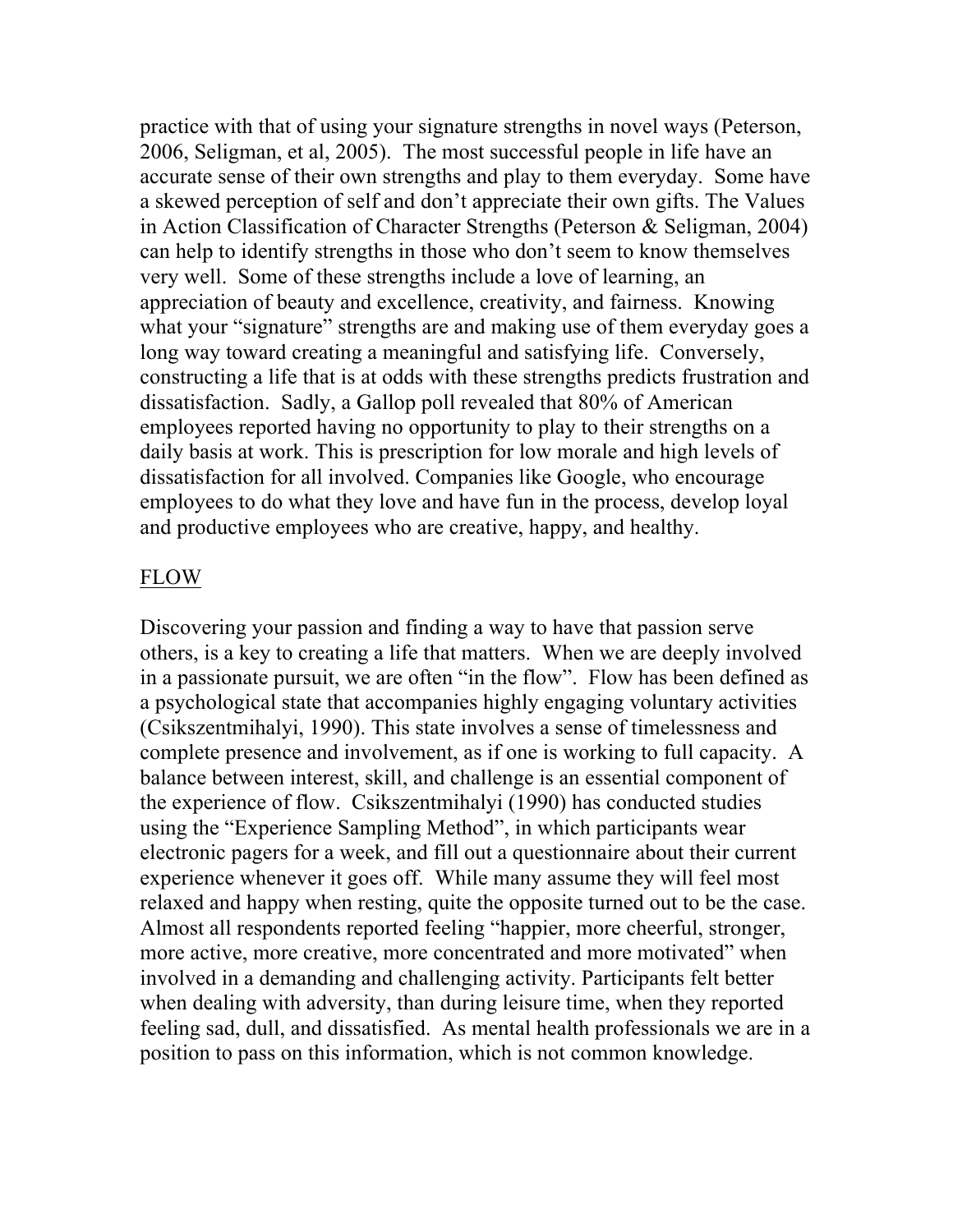It is important to recognize, that leisure *activites,* are, in fact, a vital part of the equation when we study happy and successful lives. However, this type of leisure doesn't mean doing nothing. The kind of leisurely activity that promotes well being is that which is highly engaging – whether it is a sport like tennis or golf, a pastime like gardening, or an artistic mode of expression like playing a musical instrument or painting. In fact, having voluntary activities one is passionate about increases levels of positive emotion, vitality, and aliveness. In many cases these activities provide a sense of identity and social connection with other like minded individuals, adding further to their positive impact.

#### Resilience

While there has been a lot of focus in the past couple of decades on the phenomenon of Post Traumatic Stress Disorder, only 8% of those exposed to traumatic circumstances develop this disorder (Bonnano, 2004). Most of us are resilient and bounce back after traumatic experiences, while a significant number of people experience what is now referred to as "Post traumatic Growth" (Park & Helgeson, 2006). Going through traumatic circumstances frequently motivates us to reassess our lives and to focus on what is most important. Traumatic events can be a "wake up call" that serves a very useful purpose, realigning our actions with deeply held values and beliefs. While the notion that we grow through trials and tribulations in not new, the systematic study of this phenomenon is (Ickovics, et al, 2006). A metaanalysis of 77 research studies on the subject revealed that growth through distress was related to more positive affect. The longer the follow-up from the time of the trauma, the clearer the relationship between that trauma and its positive effects became. So, it looks like it takes time for people to realize the positive benefits of these jarring events. Studies of the process through which traumatic events create positive outcomes suggests that growth is a consequence of reflection, self inquiry, and re-evaluation of the basic assumptions about life that were challenged by the trauma. Once again, the implications for psychotherapy seem quite clear. The data suggest that it is possible to benefit and grow considerably through very difficult experiences. By helping our patients consider the positive benefits of the worst experiences in their life, we can facilitate growth, something rarely advocated previously (Root & Cohen, 2006).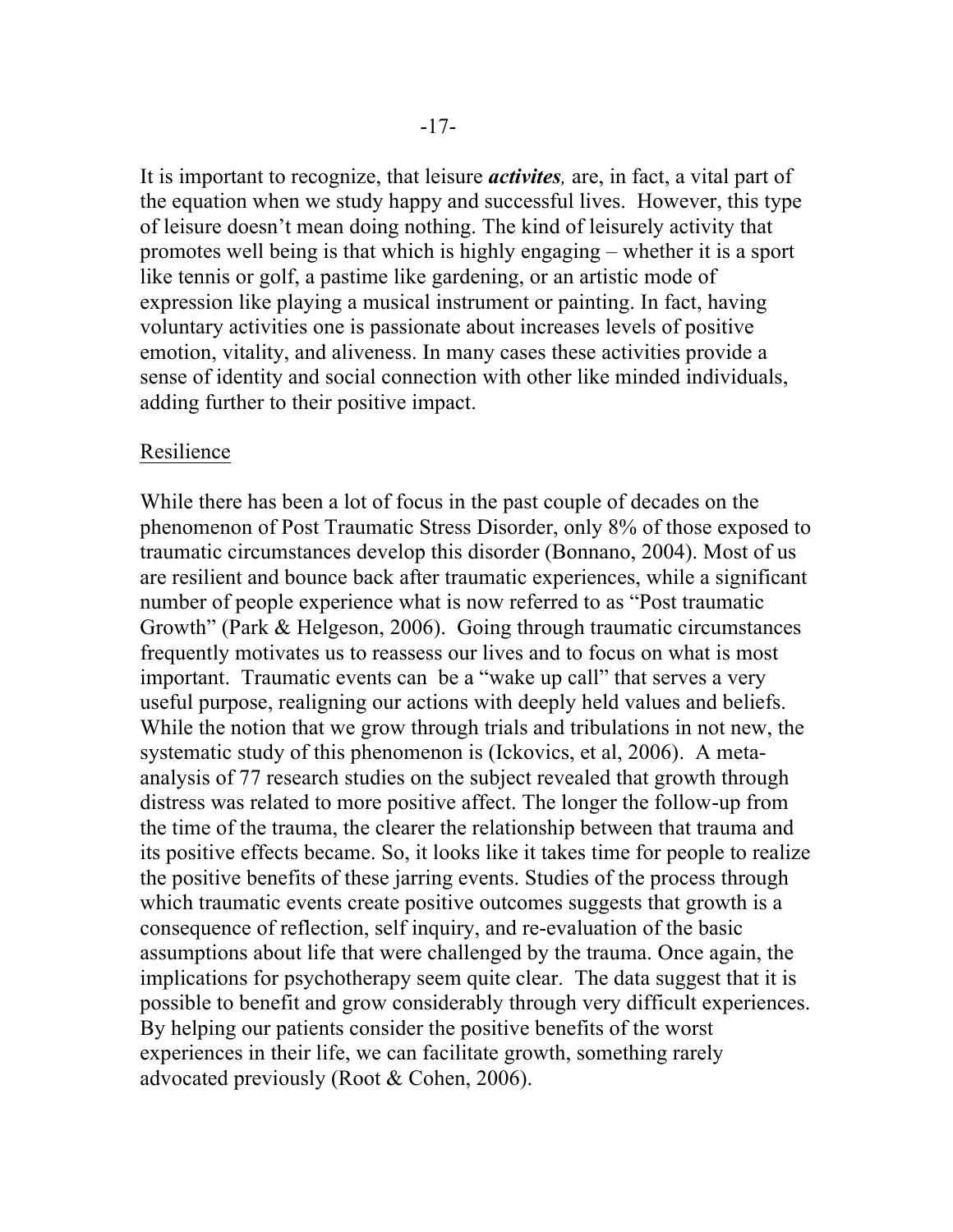-18-

A study of neural correlates of post-traumatic growth (Rabe, Sollner, Maercher & Karl, 2006) following severe auto accidents demonstrated a clear relationship between increased left frontal brain activation (associated with the approach system and positive emotion) and post-traumatic growth. In particular, "left pre-frontal activity was associated with …new possibilities, changed relationships, appreciation of life, and personal strength, but not with spiritual changes" (p.882). These results suggest that therapists should focus on activating the approach system, an orientation to psychotherapeutic intervention advocated by Grawe (2005). In other words, encouraging patients to approach what they want in life, rather than avoiding what they fear, greatly enhances well being.

So what exactly is resilience and how can it be fostered? Definitions of resilience wary widely, depending upon the context. In psychological terms, resilience generally refers to the ability to recover, or even grown from, traumatic experiences. In physics and engineering, resilience refers to the amount of energy that can be absorbed by a given material "elastically" (without shattering). This definition could be applied to humans as well. The ability to absorb shock and respond flexibly, without breaking down, is another way to define resilience.

It's important to remember than resilience is an on-going process of development, requiring time and effort. Being resilient DOES NOT mean the individual doesn't experience distress. In fact, it is the ability to tolerate pain, grief, rage, and anxiety, that seems to result in new learning, greater compassion for self and other, and what is often referred to as "wisdom". Several factors are associated with the facilitation of resilience (see Table ).

Hebb (1949) discovered that "neurons that fire together, wire together". Many of our patients are stuck in automatic ways of responding that maintain their symptoms and contribute to their suffering. In order to be effective, we must intervene in order to interrupt these ingrained, pathological connections (say between self assertion and anxiety), while stimulating activation of new and healthier connections. In patients who are clinically depressed, for example, "it is not sensible to work directly on the problem behavior. First we must build the impoverished brain regions, because their easy activation will be necessary to enable the patient to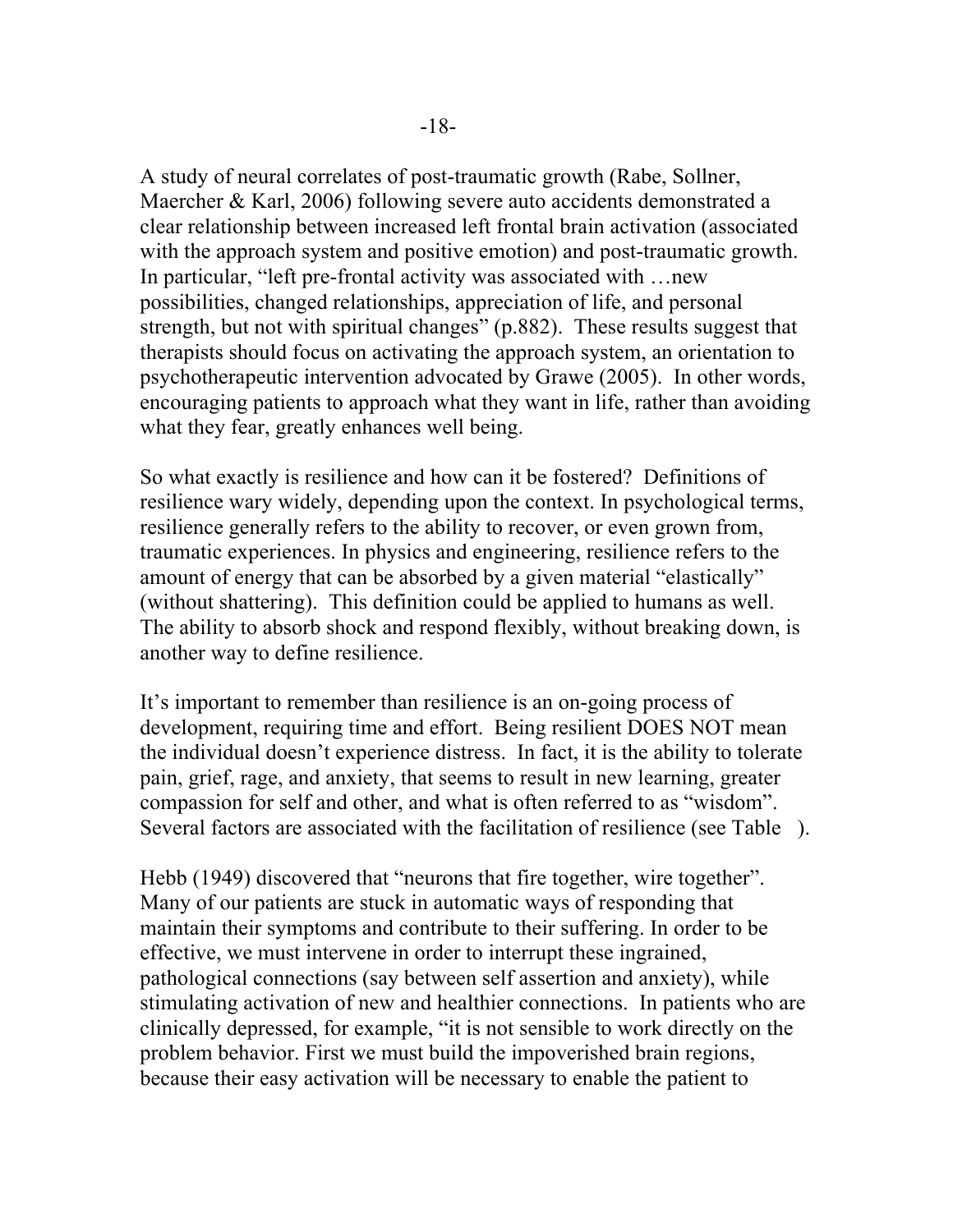pursue positive goals and to experience joy and happiness…" (Grawe, 2005). In fact, neuroscientific findings and the results of psychotherapy outcomes studies suggest that a focus on problems will only be effective if conducted within the context of pursuing an important, and currently activated, goal. In other words, we can only help someone complaining of social anxiety and inhibition once their desire for contact, connection, and affinity is palpably activated. So, the delineation of positive approach goals is an essential task for all therapists, yet most remain focused on problems and deficits.

# Optimism

It is important to point out that some people are more likely to respond to challenging and traumatic life circumstances in a positive, growth oriented manner than others. A study by Rimi and colleagues (2004) found that only mothers who were optimistic displayed a positive adjustment 6 months after their child had undergone stem cell transplantation. So, once again, optimism turns out to be a central factor in positive adjustment. Optimism is often defined as an ability to maintain realistic hope and a sense of personal efficacy in relation to one's life goals. Optimists are not Pollyannas. They are realistic in their assessment of their own abilities and tend to focus on their efforts rather than variables outside of their control. Those who strive to control outcomes beyond their sphere of influence tend to create stress and depression (Seligman, 1991; Peterson, 2006).

While some seem to be optimistic by nature, or as a result of being raised in a home that focused on personal mastery, studies suggest that this capacity can also be learned (Seligman, 1991). Pessimists view difficult circumstances as permanent, while optimists see them as temporary. Consequently, pessimists and optimists try harder the next time. It's almost never what happens that affects us over time, but the story we tell ourselves about what happens. If we tell ourselves we are victims – losers in life who have gotten a raw deal – we will be depressed and hopeless. In the very same circumstances, if we adopt an optimistic mind set and focus on what we can learn, choosing to make the best of it, we will build resilience and well being. Mental health professionals can actively help patients cultivate an optimistic mind set that supports emotional and physical health, buffers stress and aids resilience but encouraging this kind of reframing.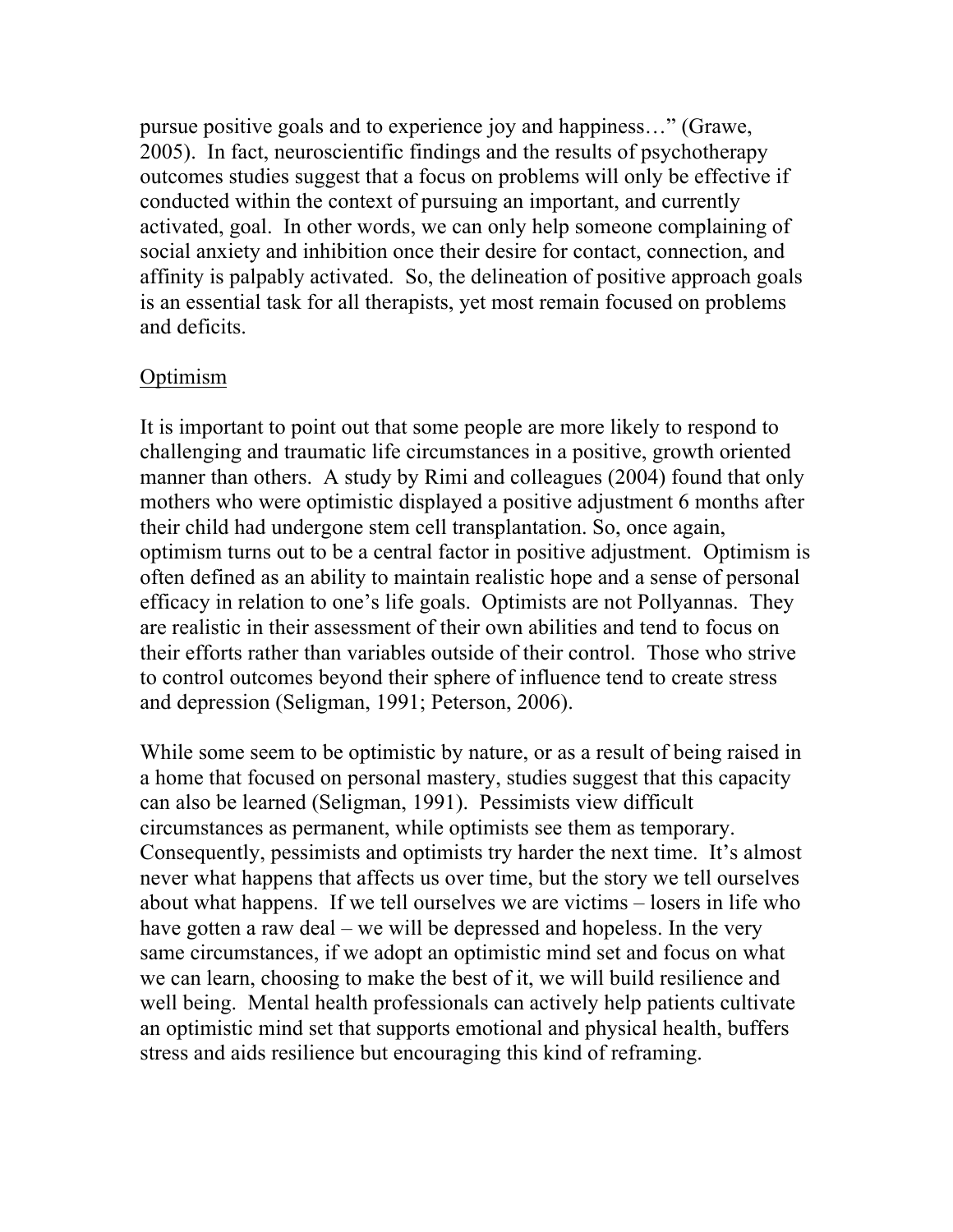# Limitations

While the systematic study of interventions specifically designed to boost well being, happiness and self efficacy is relatively new, the data are strong and unequivocal – they work to increase life satisfaction and decrease depression.

While all studies have some limitations, different levels of evidence are required for different kinds of interventions being studied. Just as there are different levels of evidence admissible in court – from DNA samples to eye witness testimony – there are different levels of scientific evidence – from double blind studies to observational studies. When the risks and possible side effects of a given procedure are high (as with surgery and medication), the level of evidence required to support its use is quite high. When the possible benefits are high and risks are low or none existent, as in the case with all the interventions and practices designed to enhance well being described in this chapter, we can accept all levels of evidence to support their use.

# **Summary and Recommendations**

What are the implications of this knowledge for the practice of psychotherapy? How can clinicians bolster health, well being, and resilience, as well as treating symptoms and disorders? The research reviewed here provides clear guidelines for interventions that build strength and capacity. If we remember that we never cure anyone, and that it is the patient's innate capacity for growth and optimal functioning that is responsible for healing, our focus will remain on what we can do to 1) encourage the patient's ability to tolerate anxiety for growth, by 2) remove defenses and facilitate the direct experience and expression of their feelings, needs and desires.

First and foremost, the studies reviewed in this chapter suggest that it is essential to assess a patient's strengths, as well as their areas of weakness (Malan & Coughlin Della Selva, 2006). We need to create an alliance with the healthy part of the patient so that, together, we can tackle their difficulties (Davanloo; Schnarch). In order to build on strength and capacity, and facilitate new learning, we need to establish a strong therapeutic alliance with the patient. Once this bond is established, we need to induce moderate levels of stress by creating a challenging atmosphere in